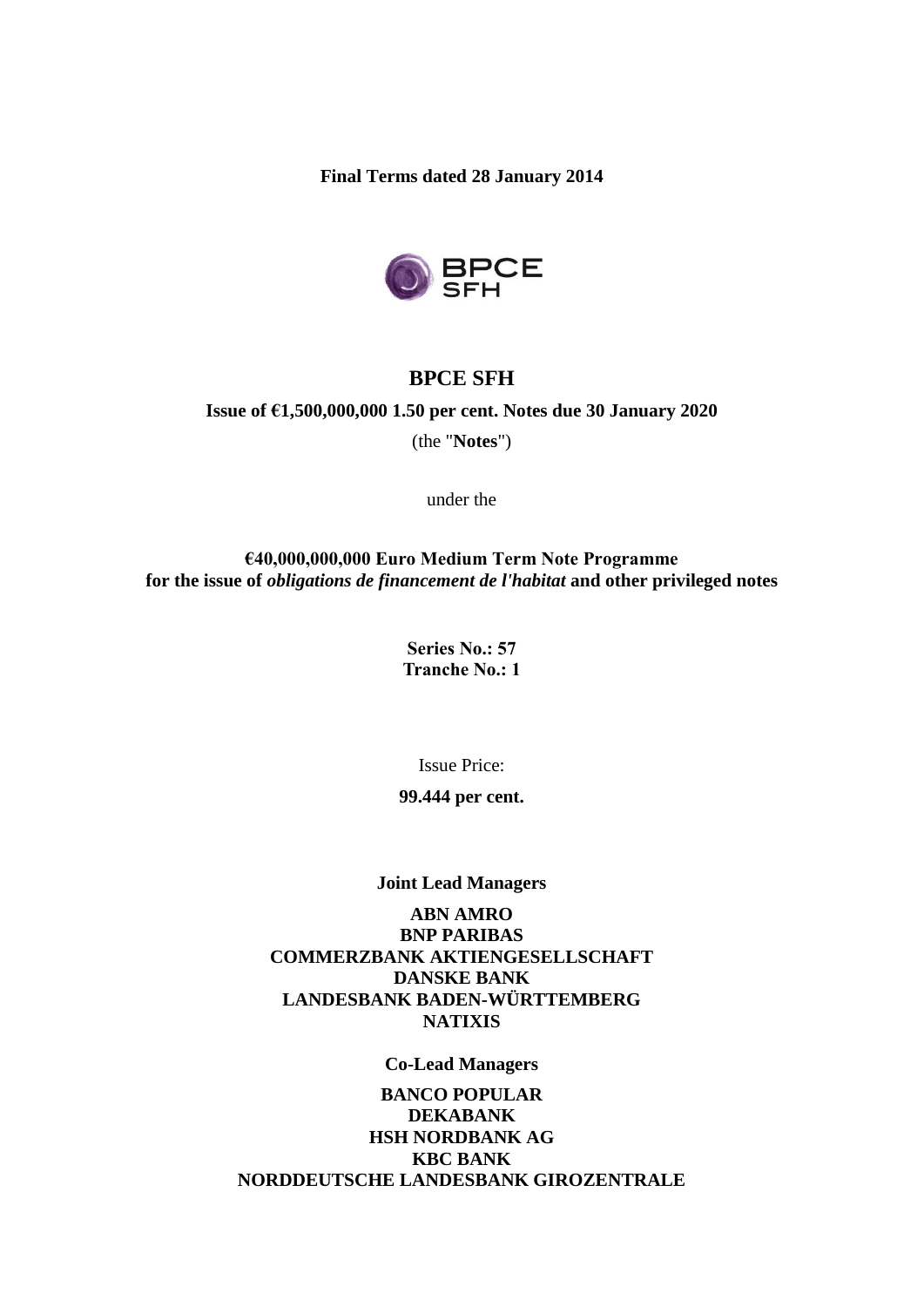#### **PART A - CONTRACTUAL TERMS**

Terms used herein shall be deemed to be defined as such for the purposes of the terms and conditions (the "**Terms and Conditions**") set forth in the base prospectus dated 30 April 2013 which received visa No. 13-192 from the *Autorité des marchés financiers* (the "**AMF**") on 30 April 2013 as supplemented by (i) the first supplement dated 9 August 2013 which received visa No. 13-453 from the AMF on 9 August 2013 and (ii) the second supplement dated 2 October 2013 which received visa No. 13-522 from the AMF on 2 October 2013 (together, the "**Base Prospectus**") which constitute a base prospectus for the purposes of the Prospectus Directive (as defined below).

This document constitutes the final terms (the "**Final Terms**") of the notes described herein (the "**Notes**") for the purposes of Article 5.4 of the Prospectus Directive and must be read in conjunction with such Base Prospectus. Full information on the Issuer and the offer of the Notes is only available on the basis of the combination of these Final Terms and the Base Prospectus. The Base Prospectus and these Final Terms are available for viewing on the websites of BPCE (www.bpce.fr) and of the AMF (www.amf-france.org) and during normal business hours at the registered office of the Issuer and at the specified office of the Paying Agent where copies may be obtained.

"**Prospectus Directive**" means Directive 2003/71/EC of the European Parliament and of the Council of 4 November 2003 (as amended, including by the 2010 PD Amending Directive, to the extent implemented in the relevant Member State of the European Economic Area which has implemented the Prospectus Directive (each a "**Relevant Member State**")), and includes any relevant implementing measure of the Prospectus Directive in each Relevant Member State, and "**2010 PD Amending Directive**" means Directive 2010/73/EU of the European Parliament and of the Council of 24 November 2010 and includes any relevant implementing measure of the 2010 PD Amending Directive.

| 1.  | (i)                                       | <b>Series Number:</b>              | 57                                                                                                                                                                                   |
|-----|-------------------------------------------|------------------------------------|--------------------------------------------------------------------------------------------------------------------------------------------------------------------------------------|
|     | (ii)                                      | <b>Tranche Number:</b>             | 1                                                                                                                                                                                    |
| 2.  |                                           | <b>Specified Currency:</b>         | Euro (" $\epsilon$ ")                                                                                                                                                                |
| 3.  | <b>Aggregate Nominal Amount of Notes:</b> |                                    |                                                                                                                                                                                      |
|     | (i)                                       | Series:                            | €1,500,000,000                                                                                                                                                                       |
|     | (ii)                                      | Tranche:                           | €1,500,000,000                                                                                                                                                                       |
| 4.  |                                           | <b>Issue Price:</b>                | 99.444 per cent. of the Aggregate Nominal<br>Amount of the Tranche                                                                                                                   |
| 5.  |                                           | <b>Specified Denomination:</b>     | €100,000                                                                                                                                                                             |
| 6.  | (i)                                       | <b>Issue Date:</b>                 | 30 January 2014                                                                                                                                                                      |
|     | (ii)                                      | <b>Interest Commencement Date:</b> | <b>Issue Date</b>                                                                                                                                                                    |
| 7.  |                                           | <b>Final Maturity Date:</b>        | 30 January 2020                                                                                                                                                                      |
| 8.  |                                           | <b>Interest Basis:</b>             | 1.50 per cent. Fixed Rate<br>(further particulars specified below)                                                                                                                   |
| 9.  | <b>Redemption/Payment Basis:</b>          |                                    | Subject to any purchase and cancellation or early<br>redemption, the Notes will be redeemed at the<br>Final Maturity Date at 100 per cent. of the<br><b>Aggregate Nominal Amount</b> |
|     |                                           |                                    | (further particulars specified below)                                                                                                                                                |
| 10. |                                           | <b>Change of Interest Basis:</b>   | Not Applicable                                                                                                                                                                       |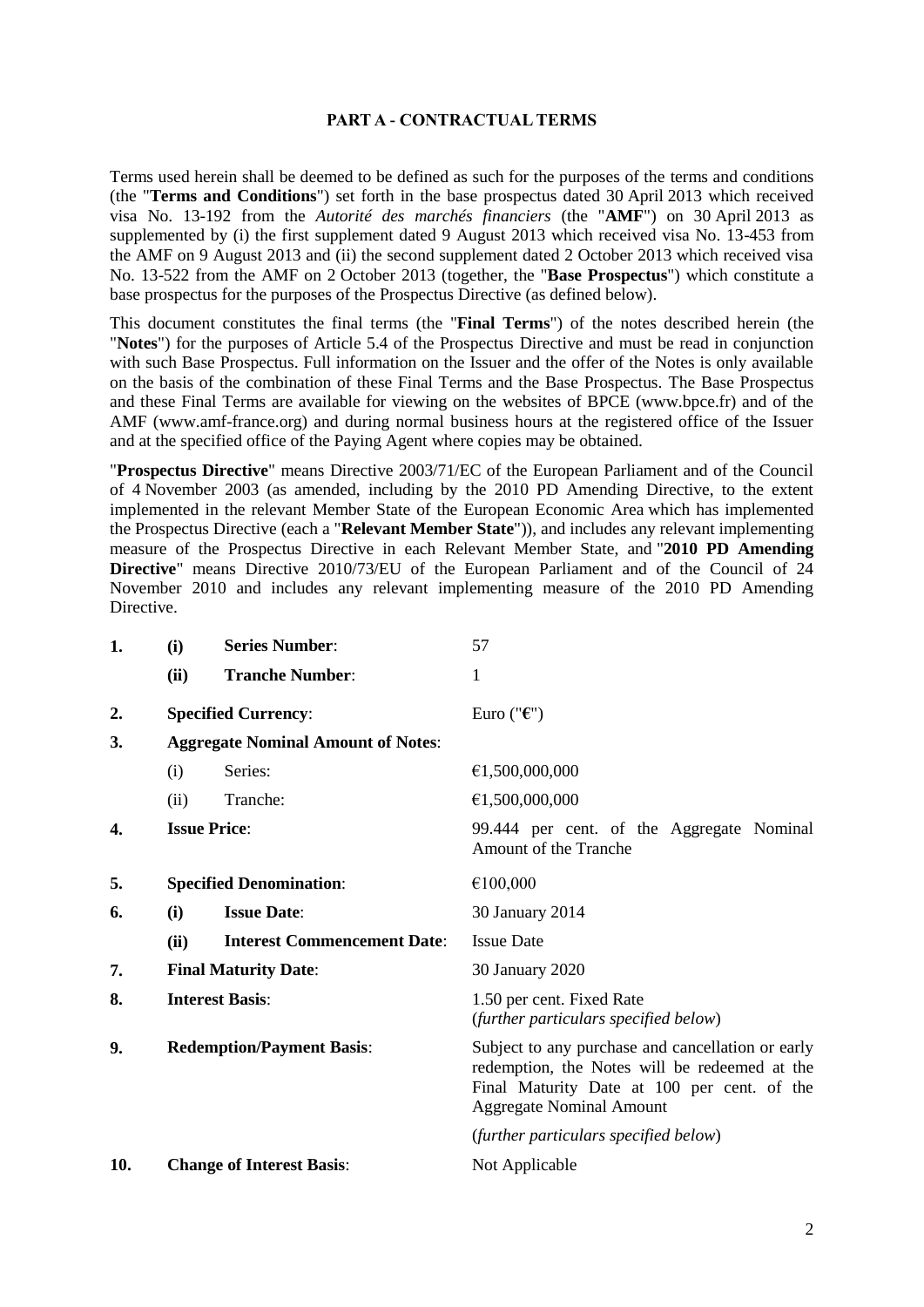- **11. Put/Call Options:** Not Applicable
	-
- **12. Date of corporate authorisations for**

Decisions of the *Conseil d'administration* (board of directors) of the Issuer (i) dated 19 December 2013 authorising the issue of *obligations de financement de l'habitat* and other resources benefiting from the *privilège* referred to in Article L.513-11 of the French *Code monétaire et financier* up to  $\epsilon$ 7,000,000,000, for the period beginning on 1 January 2014 and ending on 31 December 2014 and (ii) dated 19 December 2013 authorising the quarterly programme of borrowings benefiting from such *privilège* up to  $\epsilon$ 3,000,000,000 for the first quarter of 2014

## **PROVISIONS RELATING TO INTEREST PAYABLE**

| 13. | <b>Fixed Rate Note Provisions:</b>  |                                           | Applicable                                                                                                                                                  |  |
|-----|-------------------------------------|-------------------------------------------|-------------------------------------------------------------------------------------------------------------------------------------------------------------|--|
|     | (i)                                 | Rate of Interest:                         | 1.50 per cent. <i>per annum</i> payable annually in<br>arrear                                                                                               |  |
|     | (ii)                                | <b>Interest Payment Dates:</b>            | 30 January in each year, from, and including,<br>30 January 2015, to, and including, the Final<br><b>Maturity Date</b>                                      |  |
|     | (iii)                               | <b>Fixed Coupon Amount:</b>               | Rate of Interest $\times$ Specified Denomination $\times$ Day<br>Count Fraction (i.e. $\epsilon$ 1,500 per $\epsilon$ 100,000 in Specified<br>Denomination) |  |
|     | (iv)                                | <b>Broken Amount:</b>                     | Not Applicable                                                                                                                                              |  |
|     | (v)                                 | Day Count Fraction (Condition<br>$5(a)$ : | Actual/Actual-ICMA                                                                                                                                          |  |
|     | (vi)                                | <b>Determination Dates:</b>               | 30 January in each year                                                                                                                                     |  |
| 14. |                                     | <b>Floating Rate Note Provisions:</b>     | Not Applicable                                                                                                                                              |  |
| 15. | <b>Zero Coupon Note Provisions:</b> |                                           | Not Applicable                                                                                                                                              |  |
|     |                                     | PROVISIONS RELATING TO REDEMPTION         |                                                                                                                                                             |  |
| 16. | <b>Call Option:</b>                 |                                           | Not Applicable                                                                                                                                              |  |
| 17. | <b>Put Option:</b>                  |                                           | Not Applicable                                                                                                                                              |  |
| 18. | Note:                               | Final Redemption Amount of each           | €100,000<br>€100,000<br>Specified<br>per<br>in<br>Denomination                                                                                              |  |

# **19. Redemption by Instalment**: Not Applicable

**20. Early Redemption Amount**: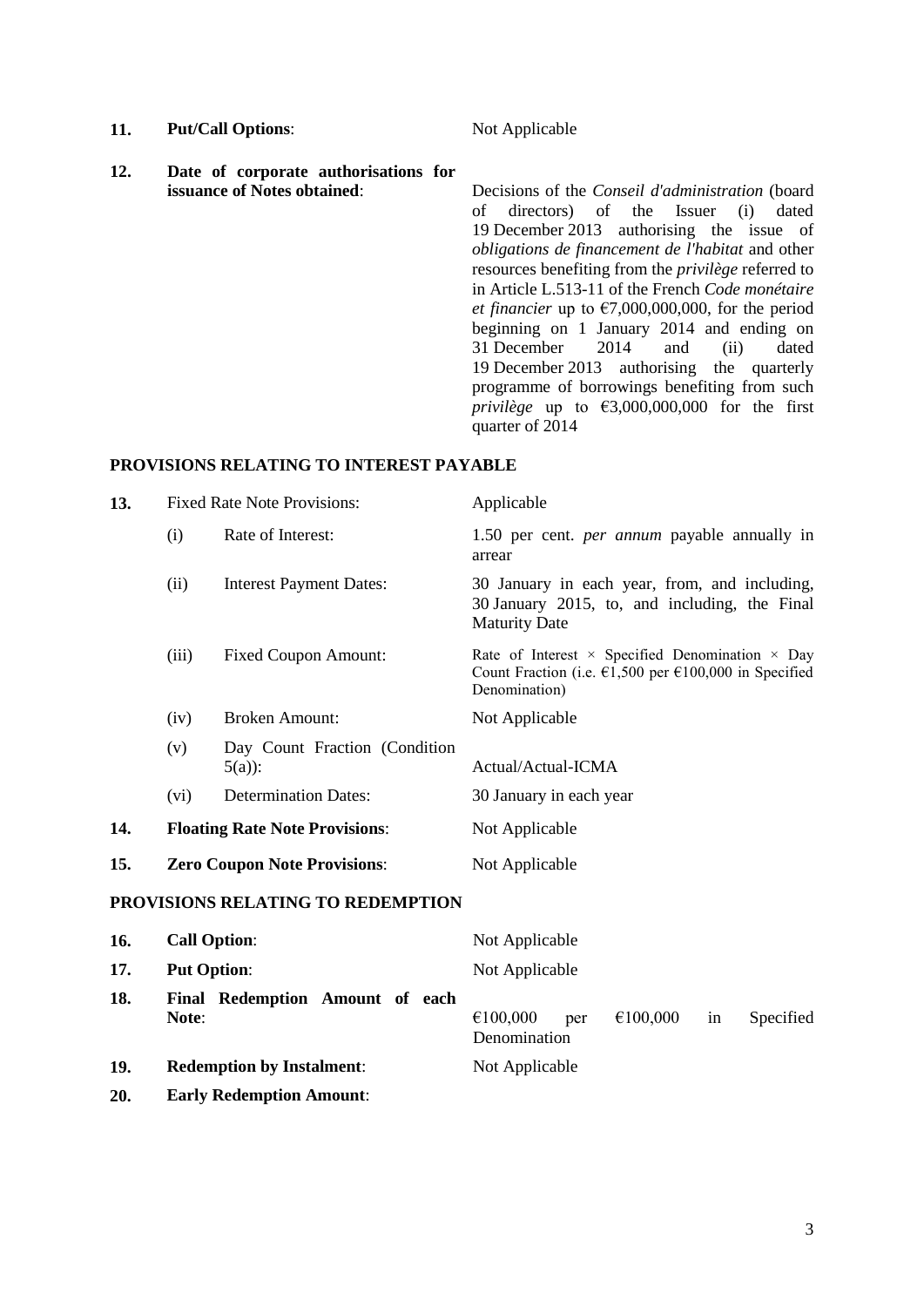Early Redemption Amount(s) of each Note payable on event of default or other early redemption as set out in the Terms

and Conditions:  $\epsilon$ 100,000 per  $\epsilon$ 100,000 in Specified Denomination

**21. Purchases (Condition 6(h))**: The Notes purchased may be held and resold as set out in the Terms and Conditions

#### **GENERAL PROVISIONS APPLICABLE TO THE NOTES**

|                       |                                     | French law                                                                                                                                                                                                                                                                            |
|-----------------------|-------------------------------------|---------------------------------------------------------------------------------------------------------------------------------------------------------------------------------------------------------------------------------------------------------------------------------------|
| <b>Form of Notes:</b> |                                     | Dematerialised Notes                                                                                                                                                                                                                                                                  |
| (i)                   | Form of Dematerialised Notes:       | Bearer form (au porteur)                                                                                                                                                                                                                                                              |
| (ii)                  | <b>Registration Agent:</b>          | Not Applicable                                                                                                                                                                                                                                                                        |
| (iii)                 | Temporary Global Certificate:       | Not Applicable                                                                                                                                                                                                                                                                        |
|                       |                                     | Not Applicable                                                                                                                                                                                                                                                                        |
| to                    | <b>Definitive</b><br>attached<br>to | Not Applicable                                                                                                                                                                                                                                                                        |
|                       |                                     | The provisions of Condition 10 apply                                                                                                                                                                                                                                                  |
|                       |                                     | The initial Representative will be:<br><b>Sylvain Thomazo</b><br>20, rue Victor Bart<br>78000 Versailles<br>France                                                                                                                                                                    |
|                       |                                     | The alternate Representative will be:<br><b>Sandrine d'Haussy</b><br>69, avenue Gambetta<br>94100 Saint Maur Des Fosses<br>France                                                                                                                                                     |
|                       |                                     | <b>Governing law:</b><br>Financial Centre or other special<br>provisions relating to payment dates<br>for the purposes of Condition $7(g)$ :<br><b>Talons for future Coupons or Receipts</b><br>be<br><b>Materialised Notes (and dates on which</b><br>such Talons mature):<br>Masse: |

## **GENERAL**

The aggregate principal amount of Notes issued has been translated into Euro at the rate of [●] per cent. producing a sum of: Not Applicable

## **RESPONSIBILITY**

I accept responsibility for the information contained in these Final Terms.

Signed on behalf of BPCE SFH By: Jean-Philippe Berthaut, *Directeur Général Délégué* Duly authorised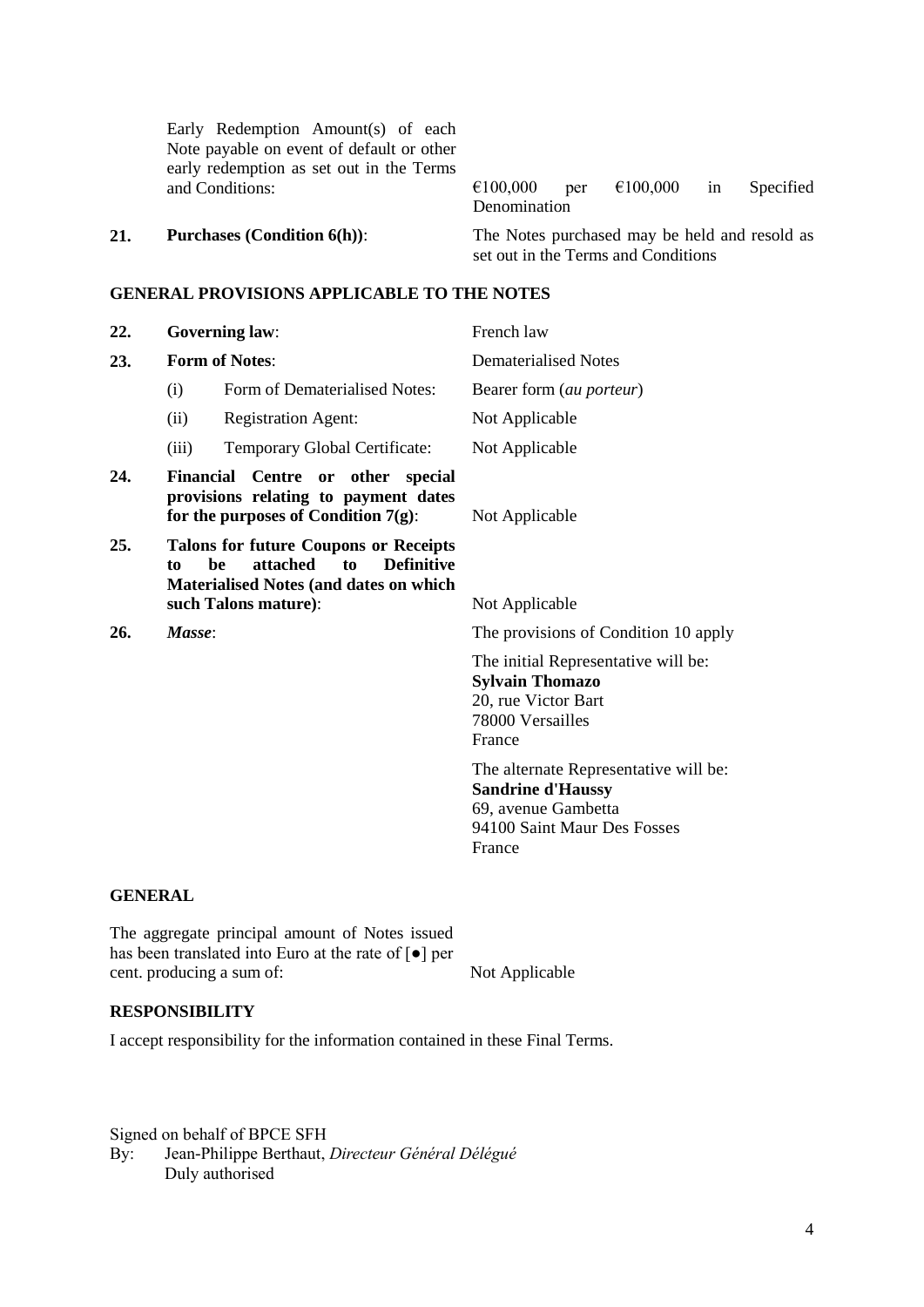## **PART B - OTHER INFORMATION**

## **1. LISTING AND ADMISSION TO TRADING**

| (i)              | Listing:                                                                                                                                                                                                  | <b>Euronext Paris</b>                                                                                                                                        |
|------------------|-----------------------------------------------------------------------------------------------------------------------------------------------------------------------------------------------------------|--------------------------------------------------------------------------------------------------------------------------------------------------------------|
| (ii)             | Admission to trading:<br>(a)                                                                                                                                                                              | Application has been made by the Issuer (or on its<br>behalf) for the Notes to be admitted to trading on<br>Euronext Paris with effect from 30 January 2014. |
|                  | Regulated Markets or equivalent<br>(b)<br>markets on which, to the knowledge of<br>the Issuer, securities of the same class<br>of the Notes to be admitted to trading<br>are already admitted to trading: | Not Applicable                                                                                                                                               |
| (iii)            | Estimate of total expenses related to                                                                                                                                                                     |                                                                                                                                                              |
|                  | admission to trading:                                                                                                                                                                                     | $\epsilon$ 9,600 (including the AMF fees)                                                                                                                    |
| $\overline{2}$ . | <b>RATINGS</b>                                                                                                                                                                                            |                                                                                                                                                              |
|                  | Ratings:                                                                                                                                                                                                  | The Notes are expected upon issue to be rated:                                                                                                               |
|                  |                                                                                                                                                                                                           | S&P: AAA                                                                                                                                                     |
|                  |                                                                                                                                                                                                           | Moody's: Aaa                                                                                                                                                 |
|                  |                                                                                                                                                                                                           | Both S&P and Moody's are established in the<br>European Union and registered under Regulation<br>(EC) No. 1060/2009 of the European Parliament               |

(EC) No. 1060/2009 of the European Parliament and the Council of 16 September 2009 on credit rating agencies, as amended (the "**CRA Regulation**") and included in the list of registered credit rating agencies published on the website of the European Securities and Markets Authority (www.esma.europa.eu) in accordance with the CRA Regulation.

## **3. INTERESTS OF NATURAL AND LEGAL PERSONS INVOLVED IN THE ISSUE**

Save as discussed in section "Subscription and Sale" of the Base Prospectus, so far as the Issuer is aware, no person involved in the offer of the Notes has an interest material to the offer.

#### **4. YIELD**

|    | Indication of yield:           |                                                   | 1.598 per cent. <i>per annum</i> |  |
|----|--------------------------------|---------------------------------------------------|----------------------------------|--|
| 5. | <b>OPERATIONAL INFORMATION</b> |                                                   |                                  |  |
|    | <b>ISIN</b> Code:              |                                                   | FR0011711845                     |  |
|    | Common Code:                   |                                                   | 102372069                        |  |
|    | Depositaries:                  |                                                   |                                  |  |
|    | (a)                            | Euroclear France to act as Central<br>Depositary: | Yes                              |  |